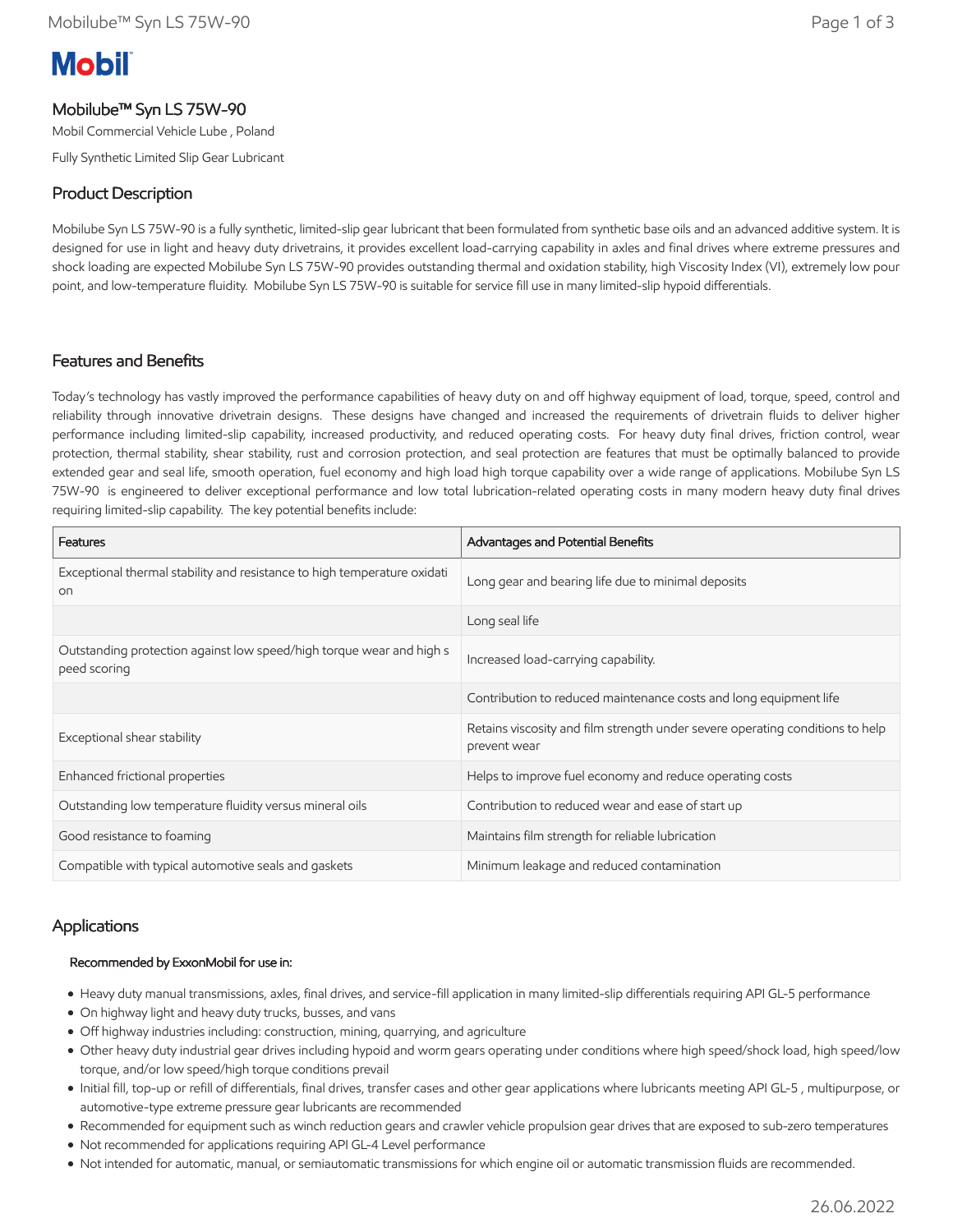#### Properties and Specifications

| Property                                      |            |
|-----------------------------------------------|------------|
| Grade                                         | SAE 75W-90 |
| Density @ 15 C, g/cm3, ASTM D4052             | 0.88       |
| Flash Point, Cleveland Open Cup, °C, ASTM D92 | 214        |
| Kinematic Viscosity @ 100 C, mm2/s, ASTM D445 | 14.0       |
| Kinematic Viscosity @ 40 C, mm2/s, ASTM D445  | 94.2       |
| Pour Point, °C, ASTM D97                      | $-48$      |
| Viscosity Index, ASTM D2270                   | 153        |

#### Health and Safety

Health and Safety recommendations for this product can be found on the Material Safety Data Sheet (MSDS) @ [http://www.msds.exxonmobil.com/psims](http://www.msds.exxonmobil.com/psims/psims.aspx) /psims.aspx

All trademarks used herein are trademarks or registered trademarks of Exxon Mobil Corporation or one of its subsidiaries unless indicated otherwise.

03-2021

ExxonMobil Lubricants & Specialties Europe, division of ExxonMobil Petroleum & Chemicals BV. This information relates only to products supplied in Europe (including Turkey) and the Former Soviet Union.

ExxonMobil Poland sp. z o.o. ul.Chmielna 85/87 00-805 Warszawa

You can always contact our Technical Help Desk engineers on Mobil lubricants and services related questions:<https://www.mobil.pl/pl-pl/contact-us>

Tel +48 22 556 29 00 Fax +48 22 620 16 61

Typical Properties are typical of those obtained with normal production tolerance and do not constitute a specification. Variations that do not affect product performance are to be expected during normal manufacture and at different blending locations. The information contained herein is subject to change without notice. All products may not be available locally. For more information, contact your local ExxonMobil contact or visit [www.exxonmobil.com](http://www.exxonmobil.com/)

ExxonMobil is comprised of numerous affiliates and subsidiaries, many with names that include Esso, Mobil, or ExxonMobil. Nothing in this document is intended to override or supersede the corporate separateness of local entities. Responsibility for local action and accountability remains with the local ExxonMobil-affiliate entities.

Energy lives here™